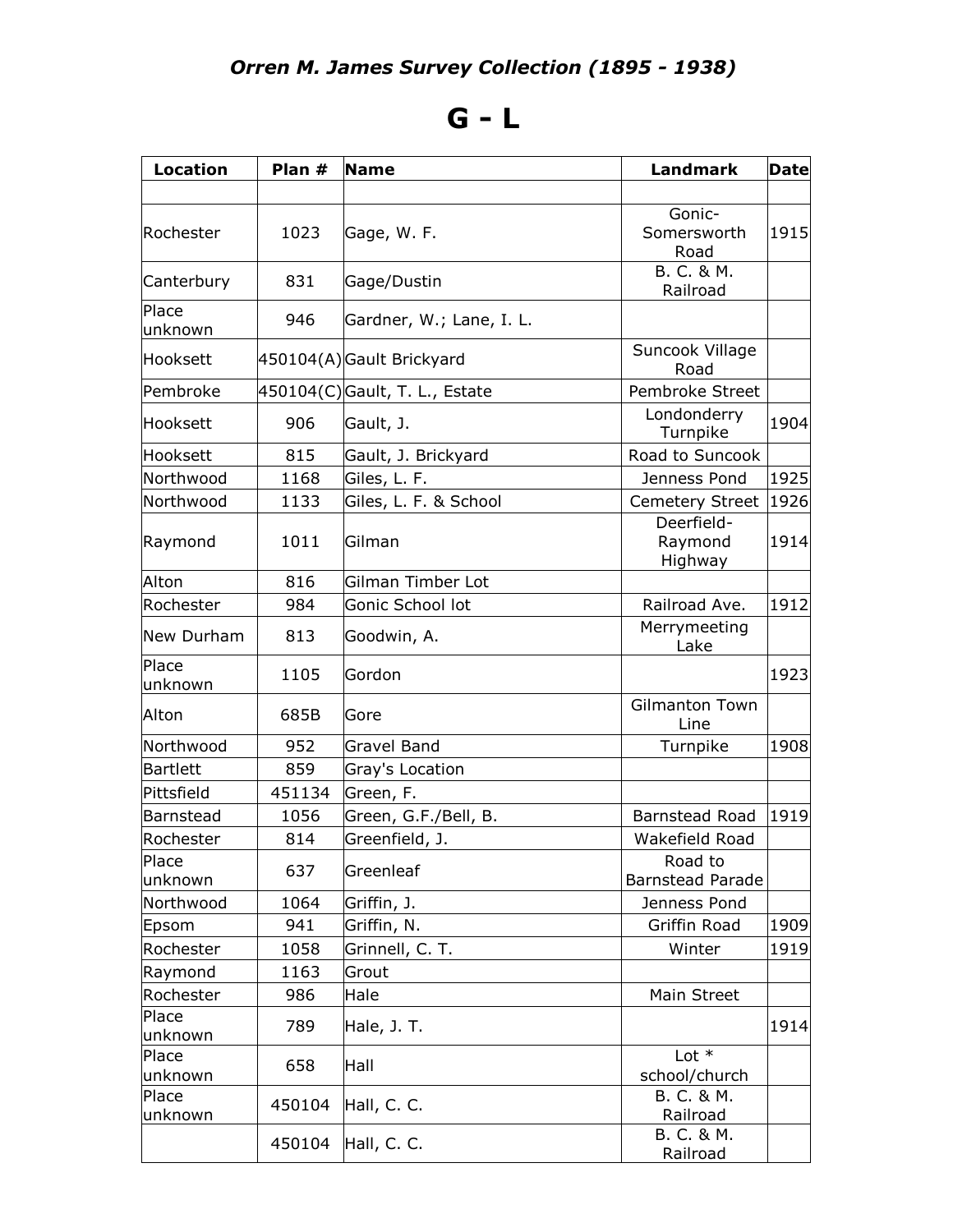| Place<br>unknown | 450104 | Hall, C. C.                         | <b>B. C. &amp; M. RR</b>     |      |
|------------------|--------|-------------------------------------|------------------------------|------|
| Epsom            | 1109   | Hall, C. S.                         | Central Road                 |      |
| Dorchester       | 933    | Hall, C. S.                         | Boston-Vermont<br>Stage Road | 1909 |
| Northwood        | 904    | Hall, C. S.                         | Northwood/Epsom<br>town line | 1911 |
| Epsom            | 904    | Hall, C. S.                         | Northwood/Epsom<br>town line | 1911 |
| Epsom            | 1146   | Hall, C. S., Blackhall              | Central Road                 |      |
| Gilmanton        | 450103 | Hall, E. F.                         | Province Road                |      |
| Strafford        | 1059   | Hall, G. S.                         | <b>Bow Lake</b>              | 1919 |
| Strafford        | 993    | Hall, L. H.                         | Caverno Road                 | 1913 |
| Pittsfield       | 909    | Hall, W.                            | Berry Road                   | 1903 |
| Pittsfield       |        | 450104(B) Hall, William Jr., Estate | Lake Maplehurst              |      |
| Epsom            | 1071   | Hall/Tripp                          | Mountain Road                | 1921 |
| Rochester        | 1063   | Hanson                              | Hanson Sreet                 | 1919 |
| Rochester        | 992    | Hanson Park                         | Chestnut Hill<br>Road        |      |
| Northwood        | 953    | Hardpan bank                        | Road to Bow Lake 1908        |      |
| Allenstown       | 639    | Harlenton/Bailey                    | Old Road                     | 1887 |
|                  |        | 450103(C)Harvard Bridge             |                              | 1887 |
| Nottingham       | 947    | Harvey & Roma                       |                              |      |
| Northwood        | 667    | <b>Harvey House</b>                 | Turnpike                     | 1895 |
| Loudon           | 839    | Harvey/White/Towle                  |                              |      |
| Chichester       | 773    | Hatch, C. D.                        | Pittsfield town line         |      |
| Rochester        | 1019   | Hayes Crossing                      |                              |      |
| Alton            | 981    | <b>Hayes Estate</b>                 | Bay Road                     | 1911 |
| Alton            | 1028   | Hayes, F.P.                         | A B C D Avenues              | 1915 |
| Strafford        | 665    | Hayes, J.                           | 2nd rangeway                 | 1898 |
| Suncook          | 450104 | Hayes, J. L.                        | Main Street                  |      |
| Suncook          | 723    | Hayes, J. L.                        | Main Street                  |      |
| Hooksett         | 812    | Hazen/Emery et al.                  | Turnpike                     | 1861 |
| Wolfeboro        | 731    | <b>Hersey Brothers</b>              | <b>Center Street</b>         |      |
| Wolfeboro        |        | 450104(B) Hersey Brothers Lots      | <b>Center Street</b>         |      |
| Wolfeboro        | 708    | Hersey estate, N. M.                | Mill Pond                    |      |
| Epping           | 761    | Hervey                              | Chase Road                   | 1838 |
|                  | 451101 | Highway                             |                              | 1909 |
|                  | 451111 | Highway                             |                              | 1913 |
| Somersworth      | 451111 | Highway                             |                              | 1916 |
|                  | 451124 | Highway                             |                              | 1918 |
| Nottingham       | 747    | Highway layout                      |                              | 1859 |
| Pittsfield       | 974    | Hill                                | New London Road              |      |
| Pittsfield       | 1068   | Hill, Dr. R.                        | <b>Chestnut Street</b>       |      |
| Northwood        | 725    | Hill, I. B.                         | <b>Gulf Road</b>             |      |
| Northwood        | 977    | Hill, J. C.                         | <b>Gulf Road</b>             |      |
| Strafford        | 1075   | Hill, W. E.                         | Province Road                | 1920 |
| Alton            | 1170   | Hilton, F.H.                        | Winnipesaukee<br>Road        | 1928 |
| Place            | 798    | Hoit                                |                              |      |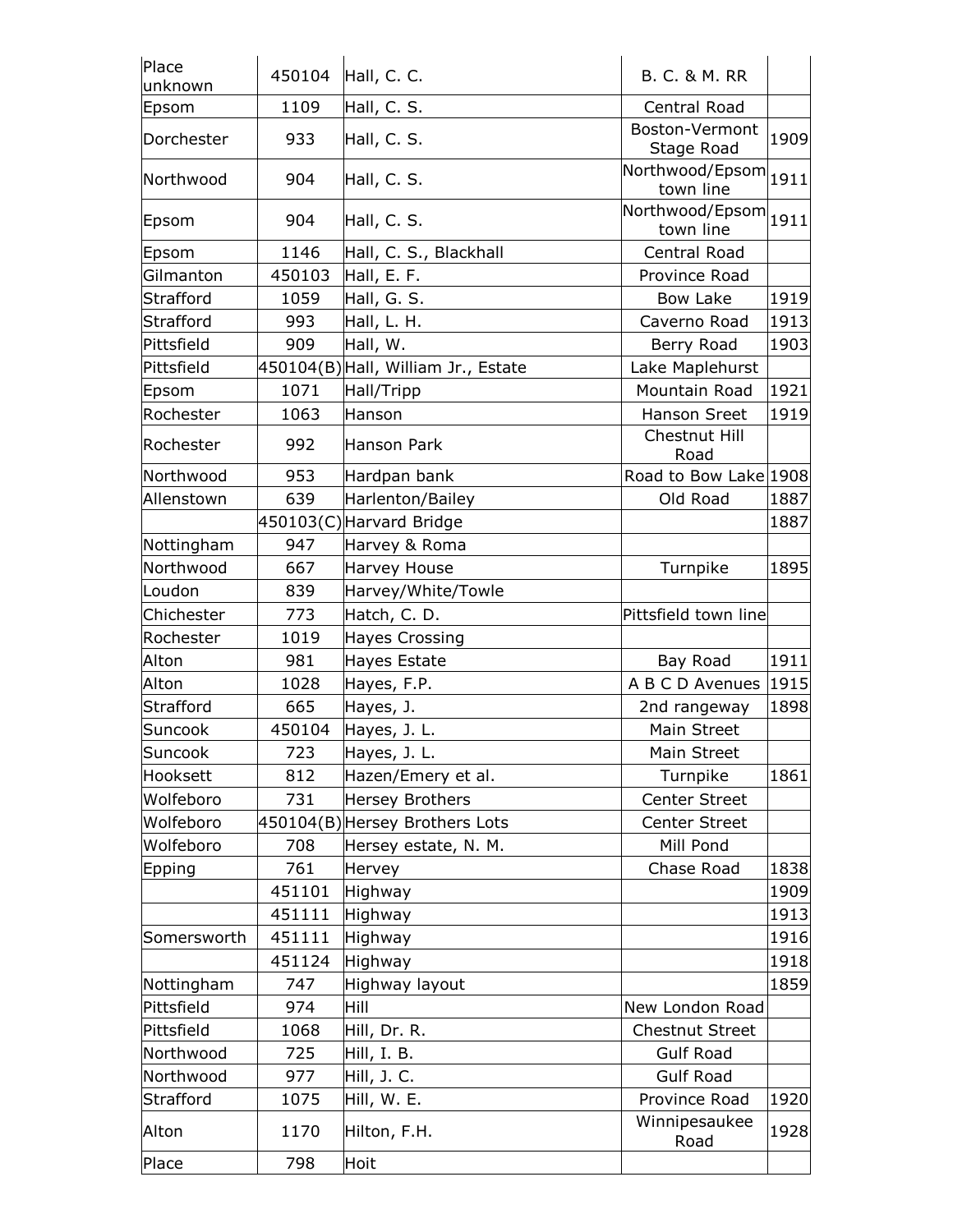| unknown          |               |                                                           |                               |      |
|------------------|---------------|-----------------------------------------------------------|-------------------------------|------|
| Northwood        | 647           | Hoitt/Cate/Hill                                           |                               |      |
| Northwood        | 660           | Holden/Woolson                                            | Holmes Mill Pond 1902         |      |
| Concord          | 836           | Holt                                                      |                               |      |
| Loudon           | 694           | Hook, A.                                                  | Suncook River                 |      |
| Hooksett         | 948           | Hooksett Village - section                                |                               |      |
| Place<br>unknown | 895           | Hotel Mayett                                              | Road profile                  |      |
| Pittsfield       | 893           | House lots                                                | Tilton Hill Road              | 1870 |
| Rochester        | 1054          | House lots                                                | <b>Portland Street</b>        |      |
| Moultonboro      | 800           | House lots                                                | Lake<br>Winnipesaukee         |      |
| Barrington       | 1153          | Howard/Pollock                                            | Mendum Road                   |      |
| Barrington       | 450103        | Howe to Smalleon deed                                     |                               | 1901 |
| Northwood        | 674           | Hoyt                                                      | Cross<br>Road/Turnpike        |      |
| Epsom            | 1195          | Huckins, C.                                               |                               |      |
| Epsom            | 1135          | Huckins, C. N.                                            | Central Road                  |      |
| Pittsfield       | 1175          | Huckins, C. N.                                            | Depot Street                  |      |
| Tuftonboro       | 911           | Hurlburt, H. F., Estate                                   | Lake Camp Street              |      |
| Tuftonboro       | 451131        | Hurlburt, H. F., Estate                                   | Camp Street                   |      |
| Chichester       | 450104        | Hutchinson, L. W., property                               |                               |      |
| Northwood        | 1127          | Ice house lot                                             | Maple Street                  |      |
| Bartlett         | 860           | <b>Intervale Park</b>                                     | Main Street                   |      |
| Northwood        | 1124          | Jackson, Andy E.                                          | Pleasant Pond                 | 1924 |
|                  |               | James FIELD BOOKS are in the<br>Archives Vault in Bin #47 |                               |      |
| Northwood        | 808           | James, M. G.                                              |                               |      |
| Northwood        | 1085          | Jaquitas, W. C.                                           | Suncook Lake                  | 1921 |
| Alton            | 1193          | Jenness / Kelley                                          | Wolfeboro Road                |      |
| Strafford        | 916           | Jenness, C.                                               | Province Road/<br>Webber Road | 1905 |
| Milton           | 697           | Jenness, C.                                               | Wakefield Road                |      |
| Rochester        | 1119A         | Jenness, C. G.                                            | <b>Congress Street</b>        |      |
| Rochester        | 1120          | Jenness, C. G.                                            | Detail of 1119                |      |
| Rochester        | 1119          | Jenness, C. G.                                            | <b>Congress Street</b>        |      |
| Alton            | 1095,<br>1125 | Jenness, C. G.                                            | Lake<br>Winnipesaukee         |      |
| Alton            | 1139          | Jenness, C.G.                                             | Winnipesaukee                 |      |
| Alton            | 1138          | Jenness, C.G.                                             |                               | 1926 |
| Alton            | 1164          | Jenness, C.G.                                             | Lake<br>Winnipesaukee         | 1928 |
| Nottingham       | 662           | Jenness, G.                                               | lots 8 & 9                    | 1901 |
| Barrington       | 743           | Johnson, S.                                               |                               | 1859 |
| Deerfield        | 1160          | Johnson, W. O.                                            | Pleasant Lake                 |      |
| Alton            | 873           | Jones & Davis                                             | New Brookhurst<br>Station     |      |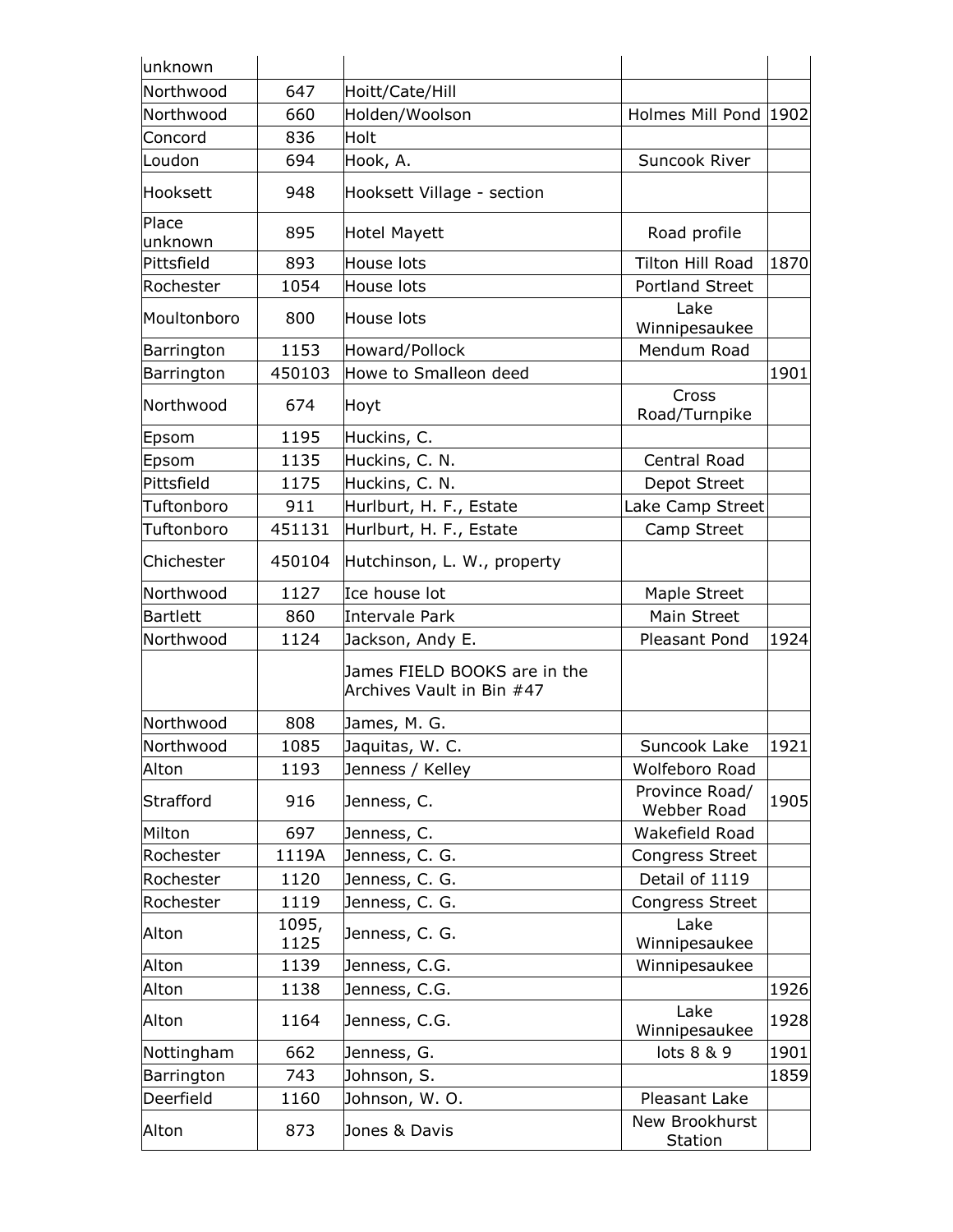| Alton                                          | 1026   | Jones, G.                       | Lake<br>Winnipesaukee         |      |
|------------------------------------------------|--------|---------------------------------|-------------------------------|------|
| Contoocook                                     | 982    | Jones, I. W.                    | Contoocook River 1911         |      |
| Alton                                          | 956    | Jones, J.                       | Alton/New<br>Durham town line | 1911 |
| Pittsfield                                     | 716    | Jones, J. W.                    | <b>River Street</b>           | 1899 |
| Northwood                                      | 1204   | Jones/Tenney/Sherman/Batchelder |                               |      |
| Pittsfield                                     | 805    | Kaime                           | Concord                       | 1893 |
| Chichester                                     | 805    | Kaime                           | Concord Road                  | 1893 |
| Chichester                                     | 954    | Kaime Estate                    |                               | 1909 |
| Northwood                                      | 1074   | Kate, J.                        |                               |      |
| Warner                                         | 875    | Kearsarge Gore                  |                               |      |
| Northwood                                      | 1103   | Keller, F.                      | Harmony Road                  | 1923 |
| Alton                                          | 848    | Kelly, A. M., Estate            | Lake                          |      |
| Alton                                          | 846    | Kimball, L., Gilman             | Range Road                    | 1909 |
| Alton                                          | 1161   | Knight, W.                      | Private road                  | 1928 |
| Alton                                          | 1157   | Knight, W.                      | Suncook Valley<br>Road        |      |
| Northwood                                      | 1046   | Knowlton, A.                    | 1st NH Turnpike               | 1918 |
| Northwood                                      | 751    | Knowlton, W. H. H.              | Lucas Pond                    |      |
| Epsom                                          |        | 450102(A) Knox-Martin           |                               |      |
| <b>New</b><br>Hampshire                        | 450103 | Lake Monomonac                  | Massachusetts<br>boundary     |      |
| New<br>Hampshire/<br>Massachusetts<br>boundary | 450103 | Lake Monomonac                  |                               |      |
| Place<br>unknown                               | 996    | Lake Survey                     |                               |      |
|                                                | 451131 | Lake Winnipesogee               |                               | 1904 |
| Chandler<br>Purchase, etc.                     | 853    | Land grants                     |                               | 1916 |
| Chichester                                     | 923    | Lane                            | Lane Pond                     | 1906 |
| Place<br>unknown                               | 450111 | Lane                            | Sewer Plan                    |      |
| Lee                                            | 681    | Lane, S.                        | Steppingstone<br>Road         | 1817 |
| Concord                                        | 807    | Lane, S. G.                     | Concord Plains                | 1898 |
| Barrington                                     | 726    | Langley                         | Chesley Road                  | 1899 |
| Chichester                                     | 450103 | Langmaid, W. A., property       |                               |      |
| Barnstead                                      | 1099   | Lasker/Tudor-Hart               | Suncook Lake                  | 1923 |
| Brentwood                                      | 757    | Lawrence, G. W.                 | Thing/Robinson<br>Mill Road   |      |
| Nottingham                                     | 935    | Leather                         | <b>Winter Street</b>          | 1908 |
| Pittsfield                                     | 976    | Leavitt                         | Sewer plan,<br>Lyford Hill    |      |
| Alton                                          | 958    | Leavitte, G.W.                  |                               | 1910 |
| Rochester                                      | 1010   | Ledge lot                       | Cemetery Road                 | 1914 |
| Franklin                                       | 451153 | Leighton, J. F.                 | Pleasant Street               |      |
| Franklin                                       |        | Leighton, J. F.                 | Pleasant Street               |      |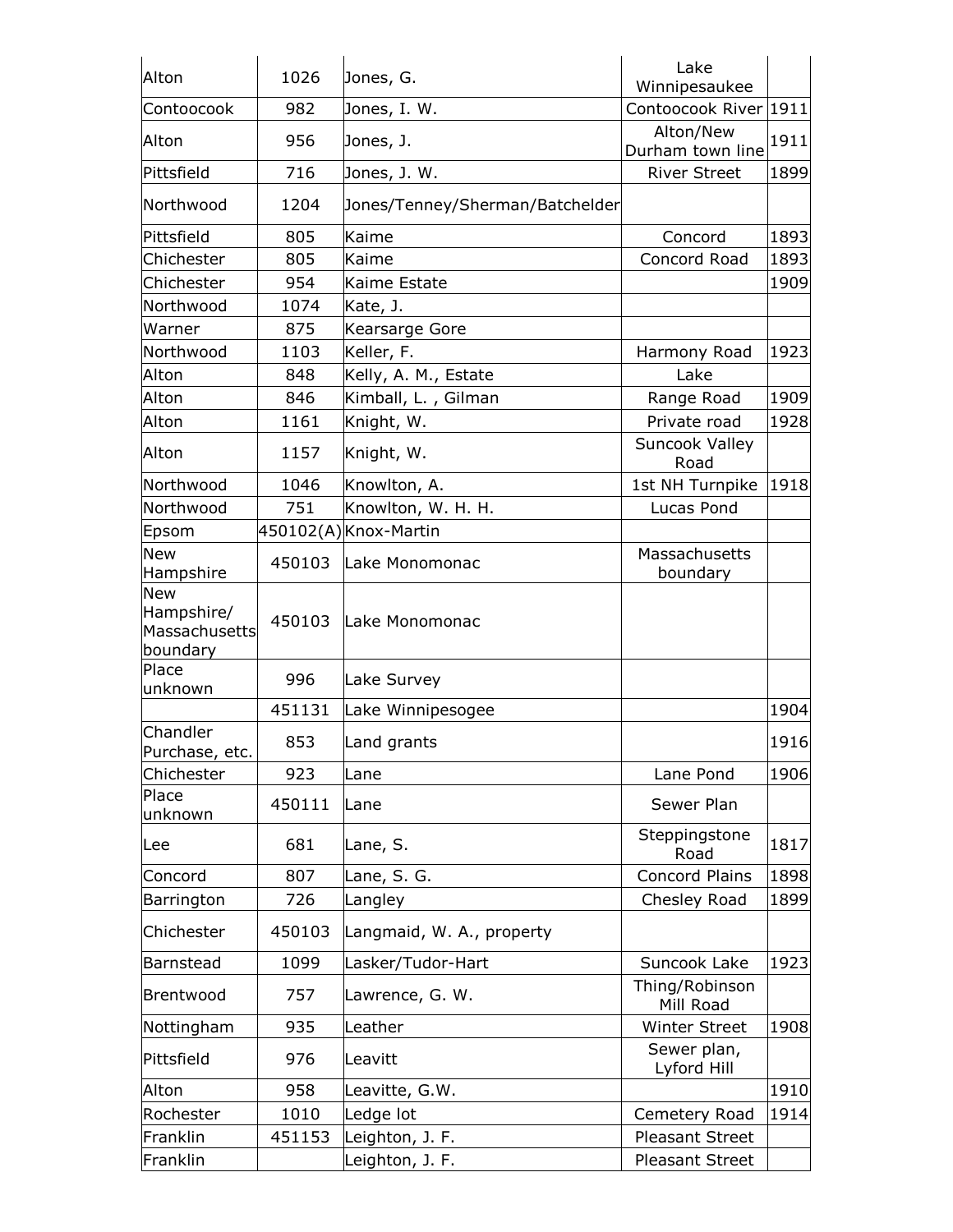| Durham                               | 1116   | Library              | Durham/Dover<br>Road       | 1924 |
|--------------------------------------|--------|----------------------|----------------------------|------|
| Epsom                                | 1132   | Library lot          | Route 4                    | 1926 |
| lLee                                 | 753    | Little River sawmill |                            |      |
| Epsom                                | 450104 | Locke-Nutter         | Old Turnpike               | 1930 |
| Epsom                                | 817    | Lord                 | Mountain Road              |      |
| Alton                                | 844    | Lot 14, 3rd range    |                            | 1802 |
| Alton                                | 695A   | Lot 5                |                            |      |
| Alton                                | 685A   | Lot 5                |                            |      |
| New Durham                           | 810    | Lot $54$             | Merrymeeting<br>Lake       |      |
| Allenstown                           | 638    | Lot No. 4            | Candia Road                |      |
| Northwood                            | 451132 | Lots 9-12            | Range 10                   |      |
| Bartlett                             | 851    | Lotting Plan         |                            |      |
| Livermore                            | 865    | Lotting plan         |                            |      |
| Hooksett                             | 881B   | Lotting plan         |                            | 1904 |
| Loudon                               | 878    | Lotting plan         |                            |      |
| Moultonboro                          | 799    | Lotting plan         |                            | 1911 |
| Bartlett<br>(Gray's<br>Location)     | 779    | Lotting Plan         |                            | 1915 |
| Albany                               | 969    | Lotting Plan         |                            |      |
| Hooksett                             | 450104 | Lotting Plan         |                            | 1904 |
| Henniker<br>(Township No.<br>6)      | 880    | Lotting plan         |                            |      |
| Middlefield                          | 883    | Lotting plan         | Brookfield/<br>Middlefield | 1908 |
| Bartlett<br>(Major Gray<br>Location) | 861    | Lotting Plan         |                            |      |
| Wakefield                            | 874    | Lotting plan         |                            |      |
| Loudon                               | 450104 | Lotting plan         |                            | 1862 |
| Bean's<br>Purchase                   | 855    | Lotting Plan         |                            |      |
| Loudon                               | 450104 | Lotting plan         | part of 4th<br>division    | 1886 |
| Jackson                              | 866    | Lotting plan         |                            |      |
| Alton                                | 891    | Lotting Plan         |                            |      |
| Chichester                           | 1173   | Lotting plan         |                            |      |
| Chester                              | 881A   | Lotting Plan         |                            | 1828 |
| Northwood                            | 876    | Lotting plan         |                            |      |
| Epsom                                | 884    | Lotting plan         |                            |      |
| Sandown                              | 862    | Lotting plan         |                            |      |
| Brookfield                           | 883    | Lotting Plan         | Brookfield/<br>Middleton   | 1908 |
| Chatham                              | 868    | Lotting Plan         |                            |      |
| Suncook                              | 451131 | Lotting Plan         |                            | 1897 |
| Rochester                            | 872    | Lotting plan         |                            |      |
| Alton                                | 843    | Lotting Plan         | partial                    |      |
| Eaton                                | 864    | Lotting plan         |                            |      |